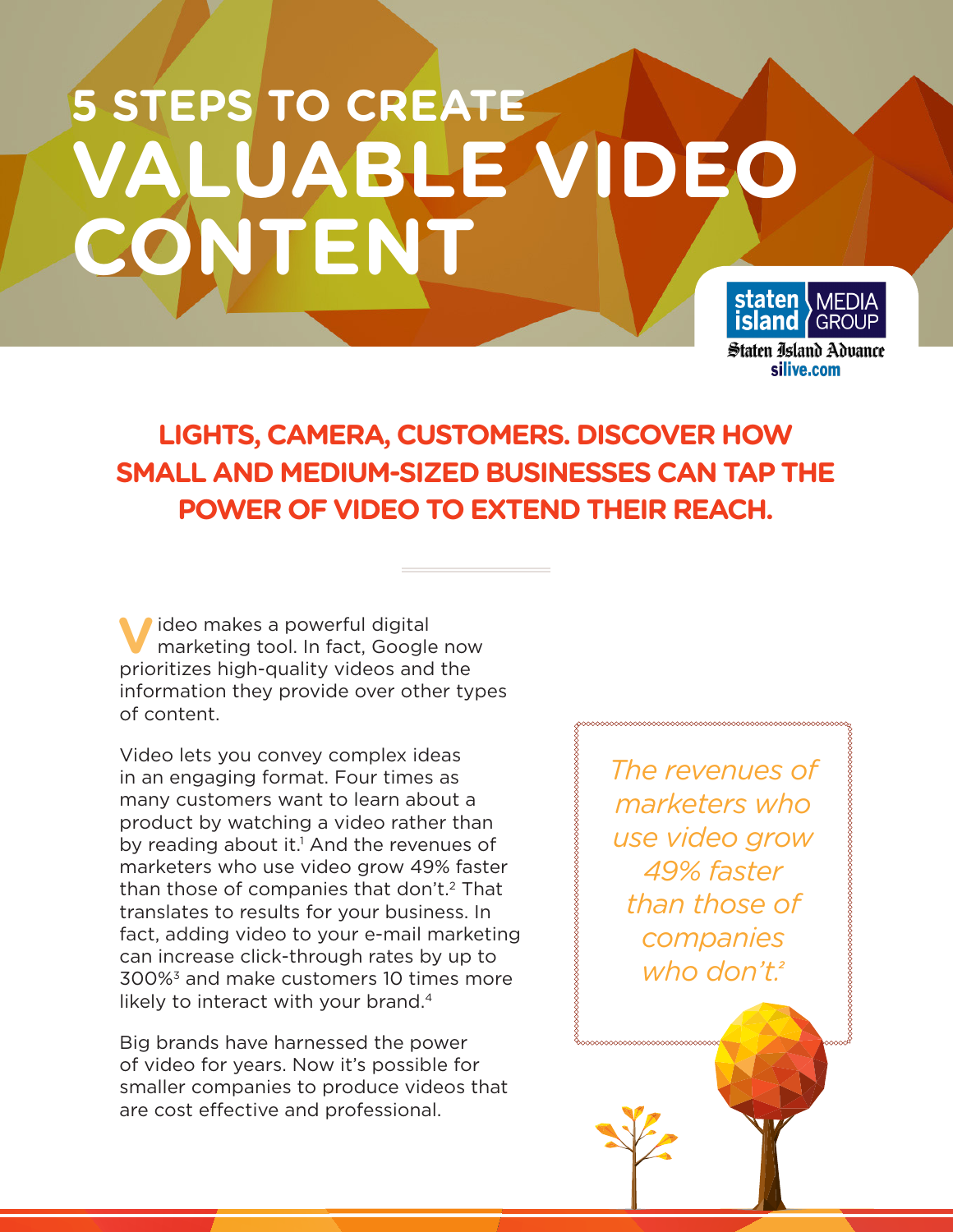## HERE'S HOW YOU CAN PUT VIDEO TO WORK IN YOUR BUSINESS:

## **1. Start with a defined purpose.**

Before you create a video, make sure you know what you want it to achieve. For example, your goal might be to have viewers fill out a short form, reach out to a salesperson, or simply watch another video. Choose a message that can be conveyed well in a video format, and build in a call to action—a direct step that watchers can take, usually by clicking a link.

### **2. Create a narrative.**

Make sure your video content is easy for viewers to follow by creating a narrative that attracts them and makes a specific point. Before you touch a camera, build a story arc that draws your audience to your message. For example, if you're presenting your product or service as a solution, start with the problem and demonstrate how you can help resolve it.

Your visuals should support this narrative, but they don't have to be complicated. Even a simple one-camera interview format can be effective. Just be sure to focus on delivering your information cleanly, with good lighting and clear audio.

**SOLUTION**

**PROBLEM**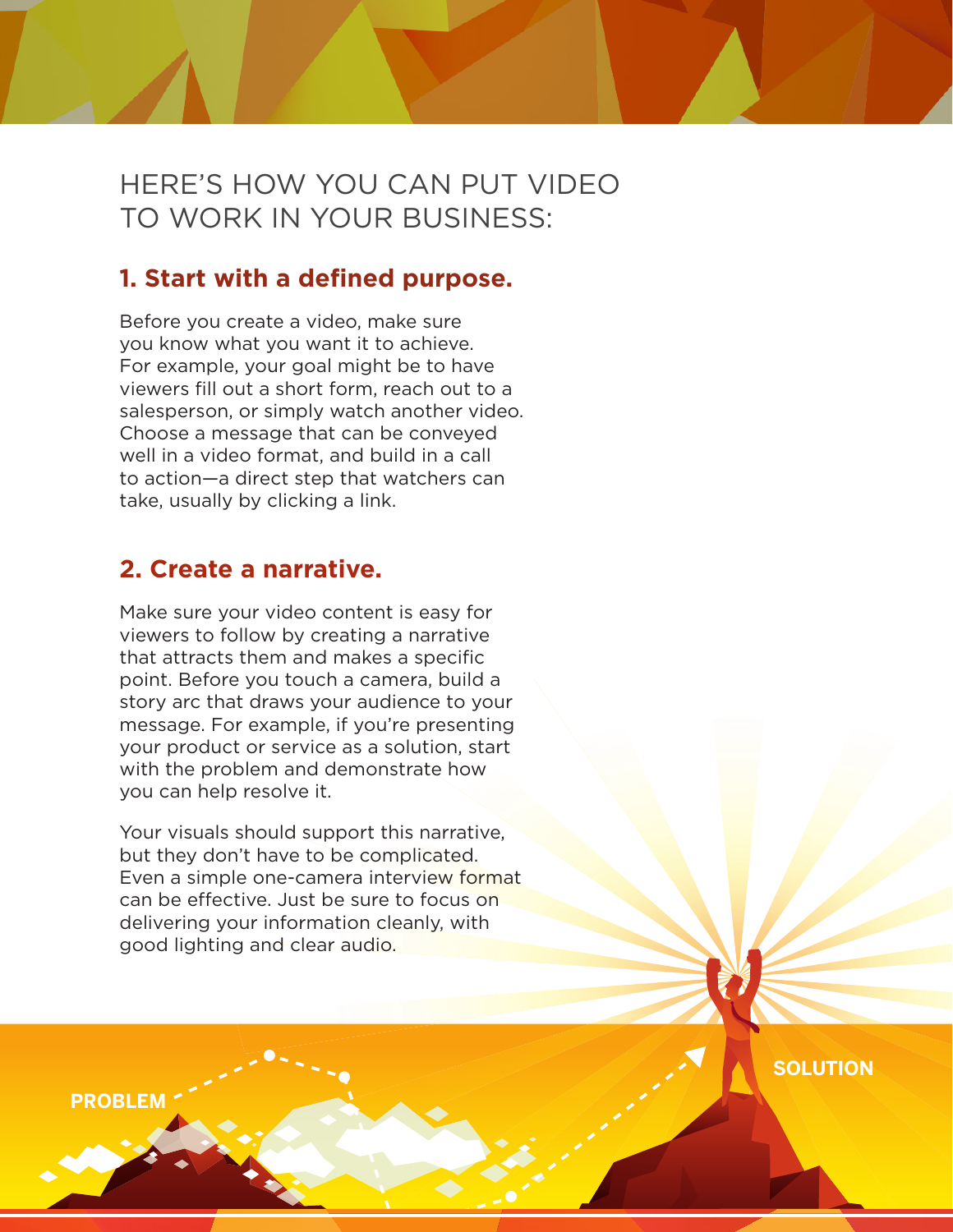#### **3. Make it shareable.**

Once you've made a video you'll want to share it online and make it easy for others to share. Hosting it on your website gives you the most control over how the video will look and operate online. However, posting video to sites such as YouTube may get your message in front of a larger audience and makes it simple to share across multiple platforms.

Don't forget to extend sharing to social media. Not only can you share video links on Facebook and Twitter, but you can also post them directly to Instagram or create Instagram or Snapchat stories. Keep in mind, too, that some platforms have length restrictions. Finding the right length for your video also depends on your specific goals and areas. Entertaining videos are more effective under two minutes, while documentary or informational pieces can be longer.<sup>5</sup> Knowing there is no one size fits all, and considering different social media limitations will help you get the most bang for your video buck.

#### **4. Optimize your video for search.**

Search engine optimization techniques can expand the reach of your video content by improving its position in search results. Start by inserting keywords into your video file names and video titles. Using YouTube to host your video and embedding that YouTube video on your site may also help.

Next, surround your video with text to help search engines figure out what it's about and direct viewers to it. You could write an introduction to post on your company